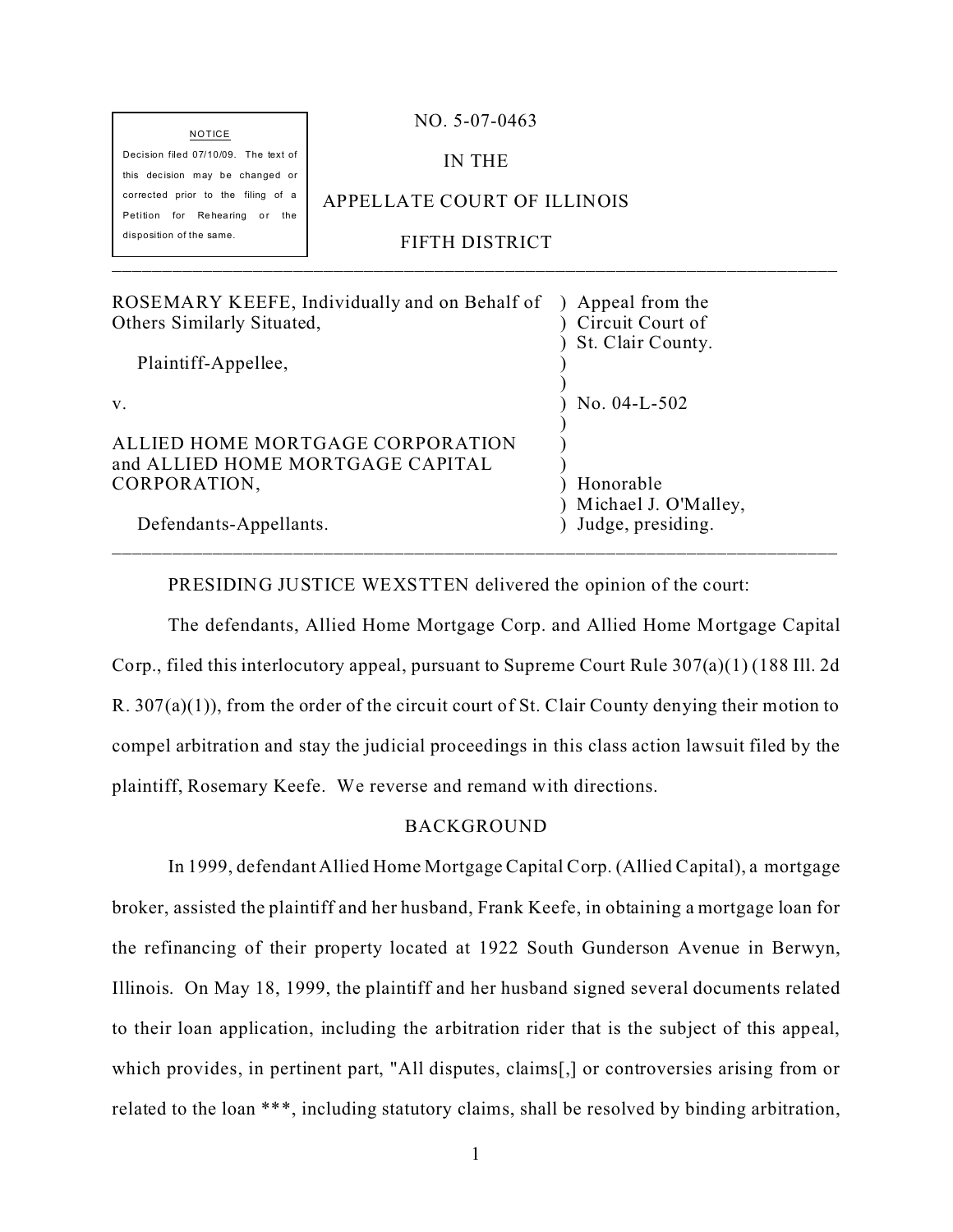and not by court action, except as provided under 'Exclusions from Arbitration' below." The parties closed on the loan on July 23, 1999.

On September 2, 2004, the plaintiff<sup>1</sup> filed this civil action on behalf of herself and a class consisting of all persons and entities in the United States who used the defendants<sup>2</sup> as a mortgage broker and were charged third-party fees such as credit report fees, appraisal fees, recording fees, messenger/courier fees, and flood certification fees in an amount in excess of their costs to the defendants. The plaintiff alleged that, in processing loans, the defendants engaged third parties to perform certain services, paid for those services, and then charged the borrowers for those services. The plaintiff alleged that the defendants "marked up" the charges (otherwise known as "up charging") for the services and concealed that fact by failing to disclose to the borrowers the actual amounts paid to third parties. The plaintiff asserted claims against the defendants "premised on breach of fiduciary duty, breach of covenant of good faith and fair dealing, unjust enrichment, and consumer fraud."

On December 15, 2004, the defendants filed a motion to compel arbitration and stay the judicial proceedings, along with a memorandum in support thereof, based upon the arbitration rider signed by the plaintiff and her husband. On March 21, 2005, the plaintiff filed a memorandum in opposition to the defendants' motion to compel arbitration and stay the judicial proceedings, arguing that the arbitration rider is unenforceable because it is costprohibitive, unsupported by consideration, against public policy, and procedurally and substantively unconscionable. On April 20, 2005, the defendants filed a reply in support of their motion to compel arbitration and stay the judicial proceedings, arguing that the

<sup>&</sup>lt;sup>1</sup>The plaintiff's husband is now deceased and has never been a party to this litigation.

<sup>&</sup>lt;sup>2</sup>The plaintiff alleged that defendant Allied Home Mortgage Corp. (Allied Corp.) is a parent corporation to Allied Capital or, in the alternative, that the two companies are joint venturers with an agreement to broker and fund mortgages.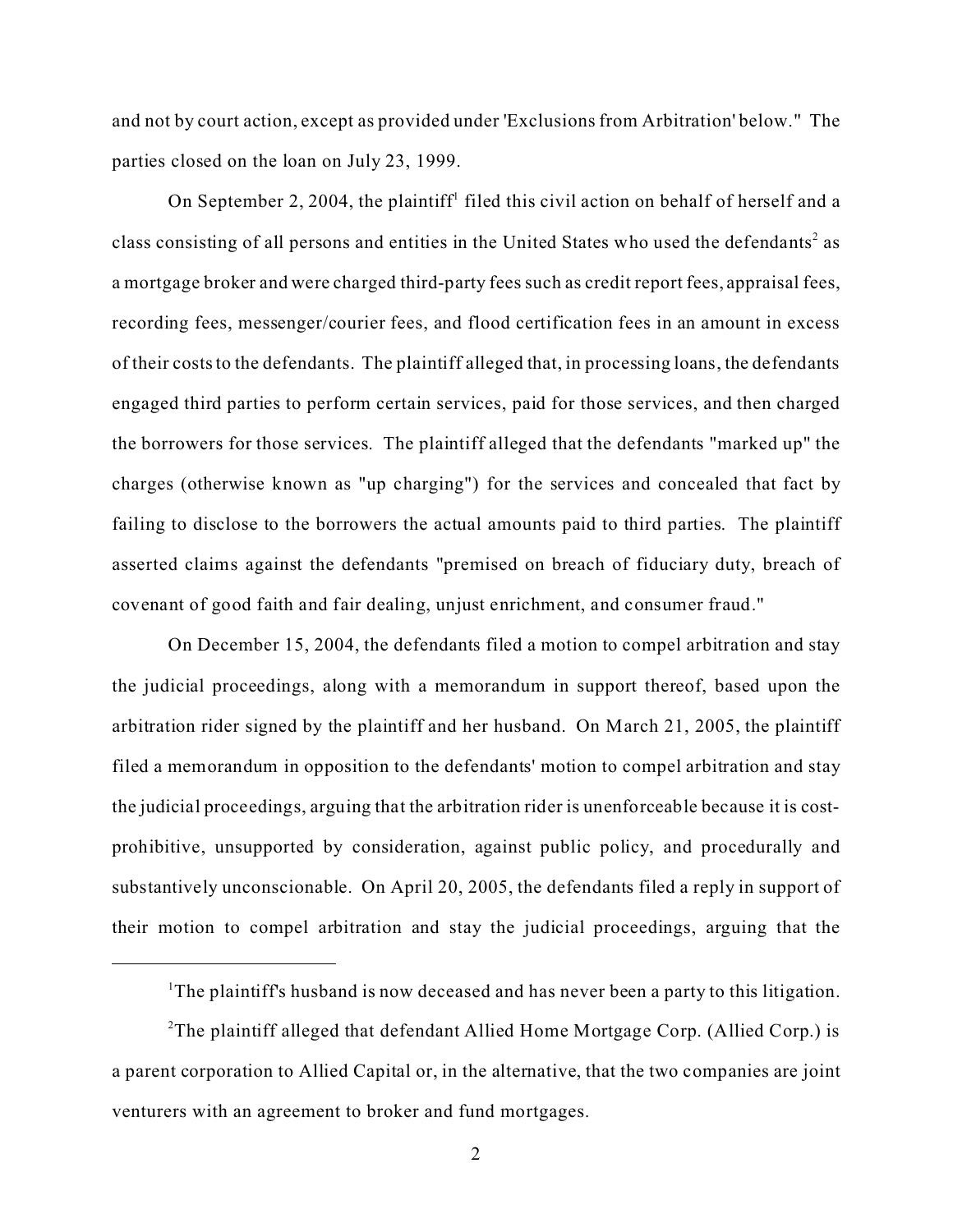arbitration rider is enforceable. On April 4, 2007, the plaintiff filed a supplemental memorandum in opposition to the defendants' motion to compel arbitration and stay the judicial proceedings, and on July 5, 2007, the defendants filed a supplemental memorandum in support of their motion to compel arbitration and stay the judicial proceedings.

On July 10, 2007, the circuit court held a hearing on the defendants' motion to compel arbitration and stay the judicial proceedings. Following arguments of counsel, the circuit court took the matter under advisement.

On July 18, 2007, the circuit court entered an order denying the defendants' motion to compel arbitration and to stay the judicial proceedings, finding that the arbitration rider was illusory and procedurally and substantively unconscionable, particularly in light of the exclusion-from-arbitration section. The circuit court found that the order was appealable, pursuant to Supreme Court Rule 307(a)(1). On August 17, 2007, the defendants filed a timely notice of interlocutory appeal.

#### ANALYSIS

Generally, the standard of review for a decision on a motion to compel arbitration is whether there was a showing sufficient to sustain the circuit court's order. *Hubbert v. Dell Corp.*, 359 Ill. App. 3d 976, 981, 835 N.E.2d 113, 119 (2005). However, where, as here, the circuit court rendered its decision without an evidentiary hearing and without findings of fact, the standard of review is *de novo*. *Hubbert*, 359 Ill. App. 3d at 981, 835 N.E.2d at 119. In addition, "[t]he determination of whether a contract or a portion of a contract is unconscionable is a question of law, which we review *de novo*." *Kinkel v. Cingular Wireless LLC*, 223 Ill. 2d 1, 22, 857 N.E.2d 250, 264 (2006).

We begin our analysis by reviewing the circuit court's finding that the arbitration rider was "illusory" based on the exclusion-from-arbitration provision, which provides, in pertinent part, as follows: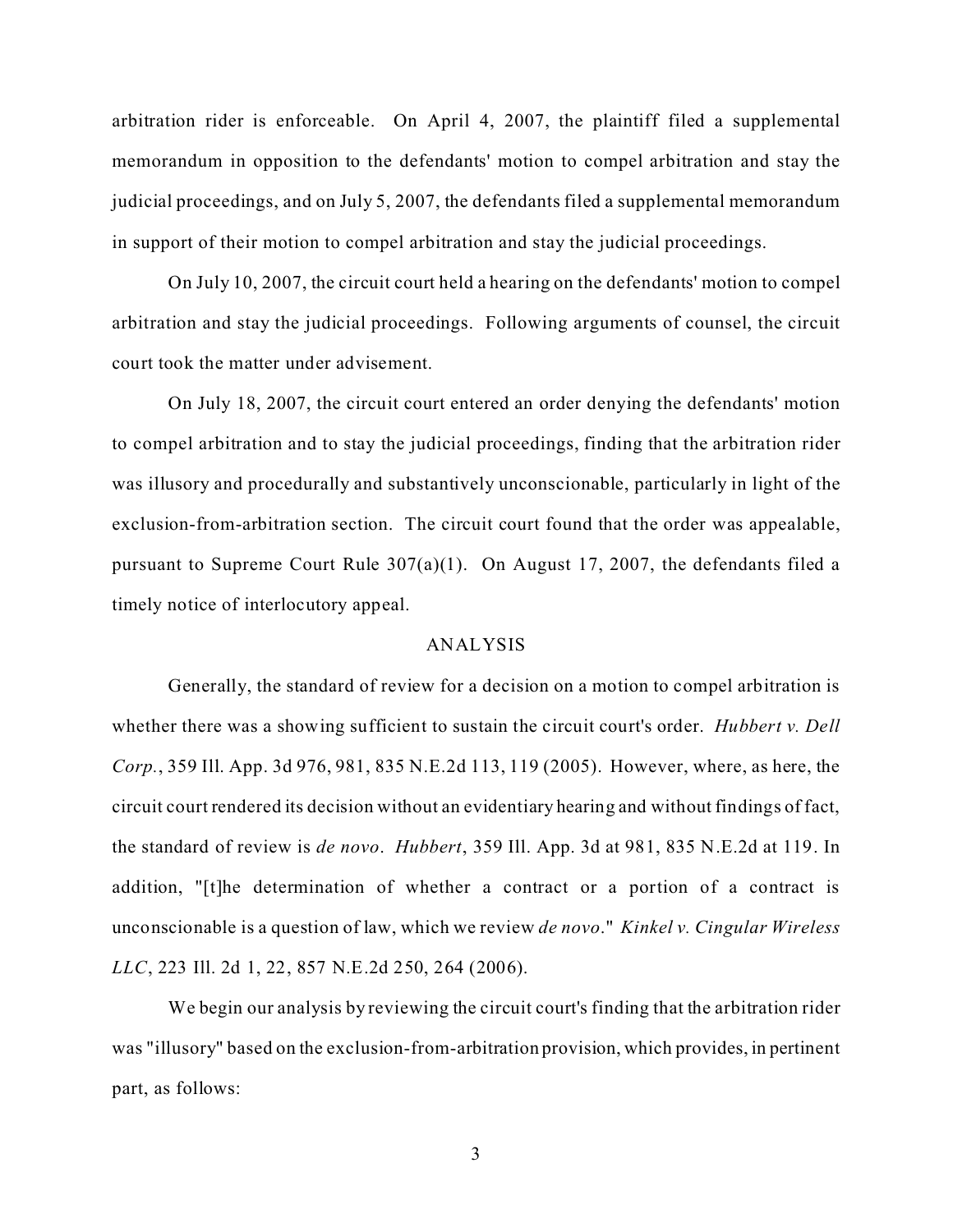"EXCLUSION FROM ARBITRATION. This agreement shall not limit the right of the Lender to (a) accelerate or require immediate payment in full of the secured indebtedness or exercise the other Remedies described in this Security Instrument before, during[,] or after any arbitration, including the right to foreclose against or sell the Property; [(b)] exercise the rights set forth in the Uniform Covenant labeled 'Protection of Lenders: Rights in the Property' contained in this Security Instrument[;] or (c) exercise \*\*\* the right under the terms of this Security Instrument to require payment in full of the Indebtedness upon a transfer of the Property or a beneficial interest therein. Should Borrower appear in and contest any judicial proceeding initiated by Lender under this Exclusion, or initiate any judicial proceeding to challenge any action authorized by this Exclusion, then upon request of Borrower such judicial proceedings shall be stayed or dismissed, and the matter shall proceed to arbitration in accordance with the section entitled 'Arbitration of Disputes'."

"An illusory promise appears to be a promise[] but on closer examination reveals that the promisor has not promised to do anything." *W.E. Erickson Construction, Inc. v. Chicago Title Insurance Co.*, 266 Ill. App. 3d 905, 909, 641 N.E.2d 861, 864 (1994). "An illusory promise is also defined as one in which the performance is optional." *W.E. Erickson Construction, Inc.*, 266 Ill. App. 3d at 909, 641 N.E.2d at 864. An illusory promise "is not sufficient consideration to support a contract." *W.E. Erickson Construction, Inc.*, 266 Ill. App. 3d at 909, 641 N.E.2d at 864.

The defendants' promise to arbitrate in the present case is neither empty nor optional. See *W.E. Erickson Construction, Inc.*, 266 Ill. App. 3d at 909, 641 N.E.2d at 864. Although the arbitration rider contains an exclusion-from-arbitration provision, which itemizes certain claims that are not subject to arbitration, it also provides, "Should Borrower appear in and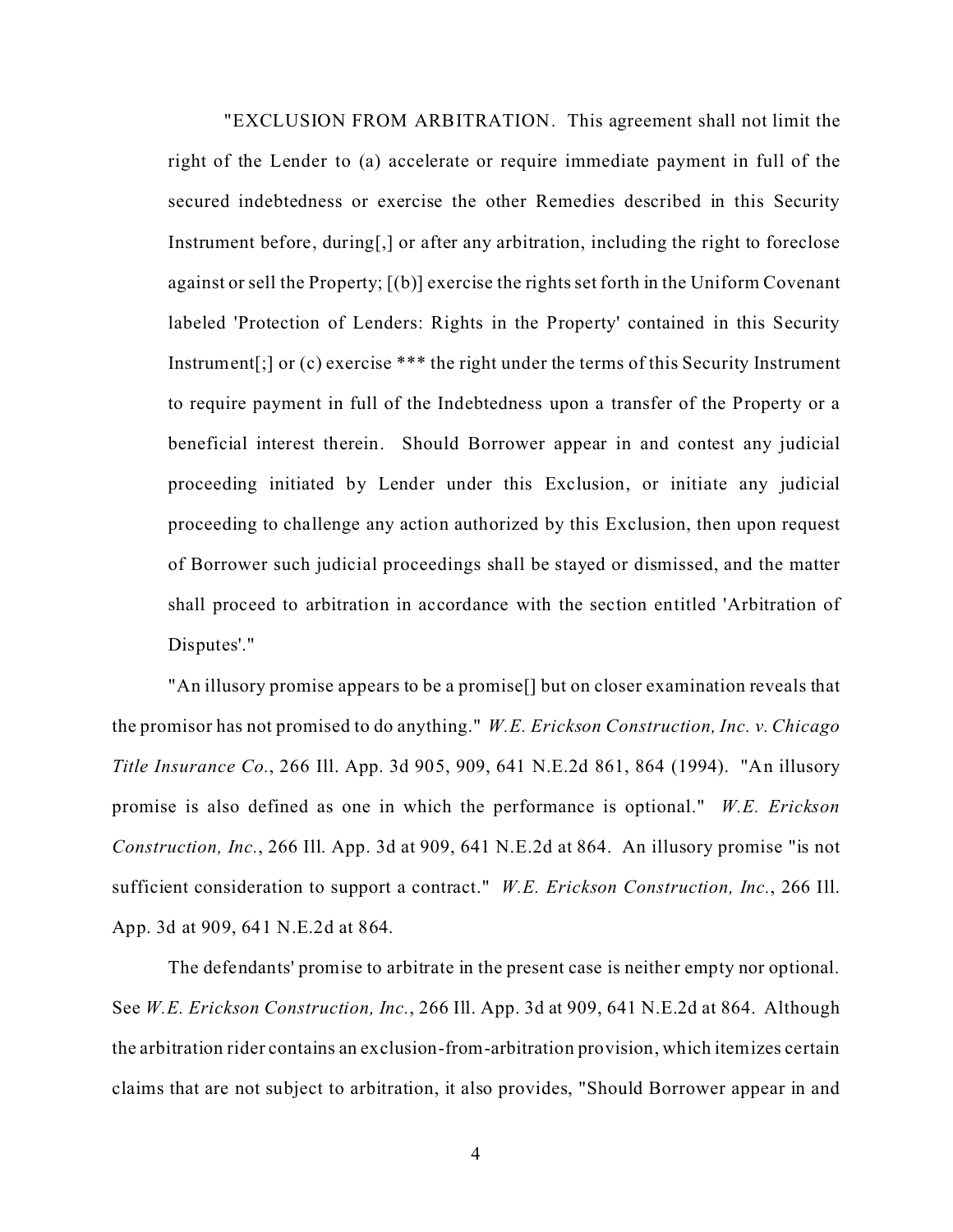contest any judicial proceeding initiated by Lender under this Exclusion, or initiate any judicial proceeding to challenge any action authorized by this Exclusion, then upon request of Borrower such judicial proceedings shall be stayed or dismissed, and the matter shall proceed to arbitration \*\*\*."

"A contract does not lack mutuality merely because its obligations appear unequal or because every obligation or right is not met by an equivalent counter obligation or right in the other party." *Piehl v. Norwegian Old Peoples' Home Society of Chicago*, 127 Ill. App. 3d 593, 595, 469 N.E.2d 705, 706 (1984). "The mutuality requirement is satisfied if each party has made a promise to the other and is therefore an obligor and under a duty to the other contracting party." *Piehl*, 127 Ill. App. 3d at 595, 469 N.E.2d at 706. Under the express terms of the arbitration rider in the present case, the plaintiff has agreed to submit all of her claims to arbitration and may require the defendants to submit all of their claims to arbitration as well. The mutuality requirement is therefore satisfied (see *Piehl*, 127 Ill. App. 3d at 595, 469 N.E.2d at 706), and the defendants' promise to arbitrate is not illusory (see *W.E. Erickson Construction, Inc.*, 266 Ill. App. 3d at 909, 641 N.E.2d at 864).

Moreover, where, as here, an arbitration agreement is a part of a larger agreement, the consideration for the whole agreement is sufficient to support the subsidiary arbitration agreement as well. See *General Motors Acceptance Corp. v. Johnson*, 354 Ill. App. 3d 885, 893-94, 822 N.E.2d 30, 37 (2004) ("Consideration is ' "the bargained-for exchange of promises or performances and may consist of a promise, an act[,] or a forbearance." ' [Citations.] ' "While consideration is essential to the validity of a contract, mutuality of obligation is not." ' [Citations.] Therefore, while a mutual promise to arbitrate is sufficient consideration to support an arbitration agreement [citation], that promise need not be equal where any other consideration for the contract, of which the agreement is part, exists [citation]"). The arbitration rider in the present case expressly states that it is "incorporated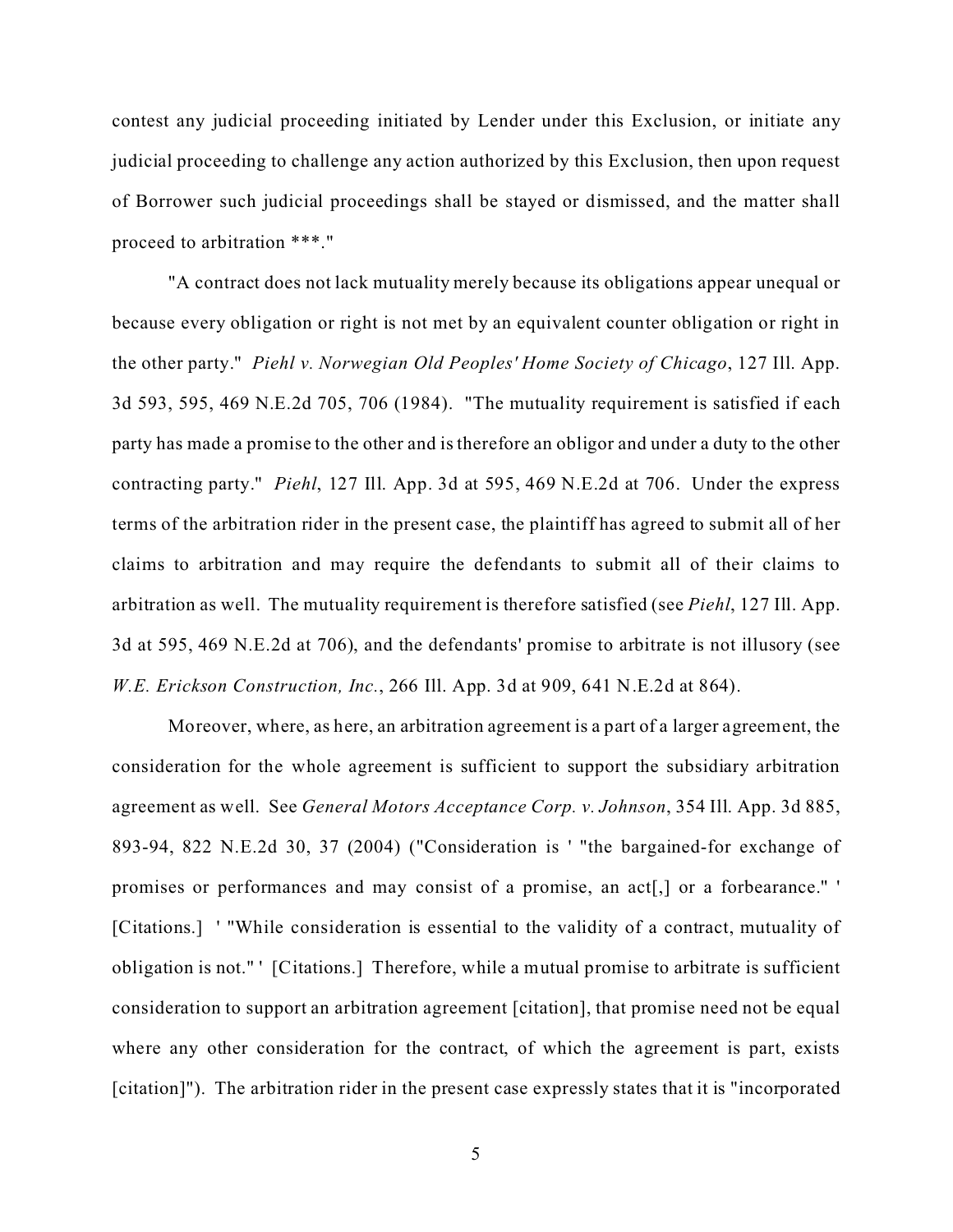into" the mortgage agreement and that the promise to arbitrate is made "[i]n addition to the covenants and agreements made in the Security Instrument." Therefore, the arbitration rider was a part of the overall loan agreement, and the defendants' obligations under the loan agreement as a whole serve as adequate consideration for the arbitration rider. See *Johnson*, 354 Ill. App. 3d at 893-94, 822 N.E.2d at 37.

We next address the circuit court's finding that the arbitration rider was both procedurally unconscionable and substantively unconscionable. A finding of unconscionability may be based on either procedural unconscionability or substantive unconscionability or a combination of both. *Razor v. Hyundai Motor America*, 222 Ill. 2d 75, 99, 854 N.E.2d 607, 622 (2006).

As the supreme court explained in *Kinkel*:

" 'Procedural unconscionability refers to a situation where a term is so difficult to find, read, or understand that the plaintiff cannot fairly be said to have been aware he was agreeing to it \*\*\*.' *Razor*, 222 Ill. 2d at 100, [854 N.E.2d at 622,] citing with approval *Frank's Maintenance & Engineering, Inc. v. C.A. Roberts Co.*, 86 Ill. App. 3d 980, 989[, 408 N.E.2d 403, 410] (1980). This analysis also takes into account the disparity of bargaining power between the drafter of the contract and the party claiming unconscionability. *Razor*, 222 Ill. 2d at 100[, 854 N.E.2d at 622].

\*\*\*

In *Razor*, we cited portions of *Frank's Maintenance* with approval, but we did not quote at length from that opinion. We do so now:

'Procedural unconscionability consists of some impropriety during the process of forming the contract depriving a party of a meaningful choice. [Citations.] Factors to be considered are all the circumstances surrounding the transaction including the manner in which the contract was entered into, whether each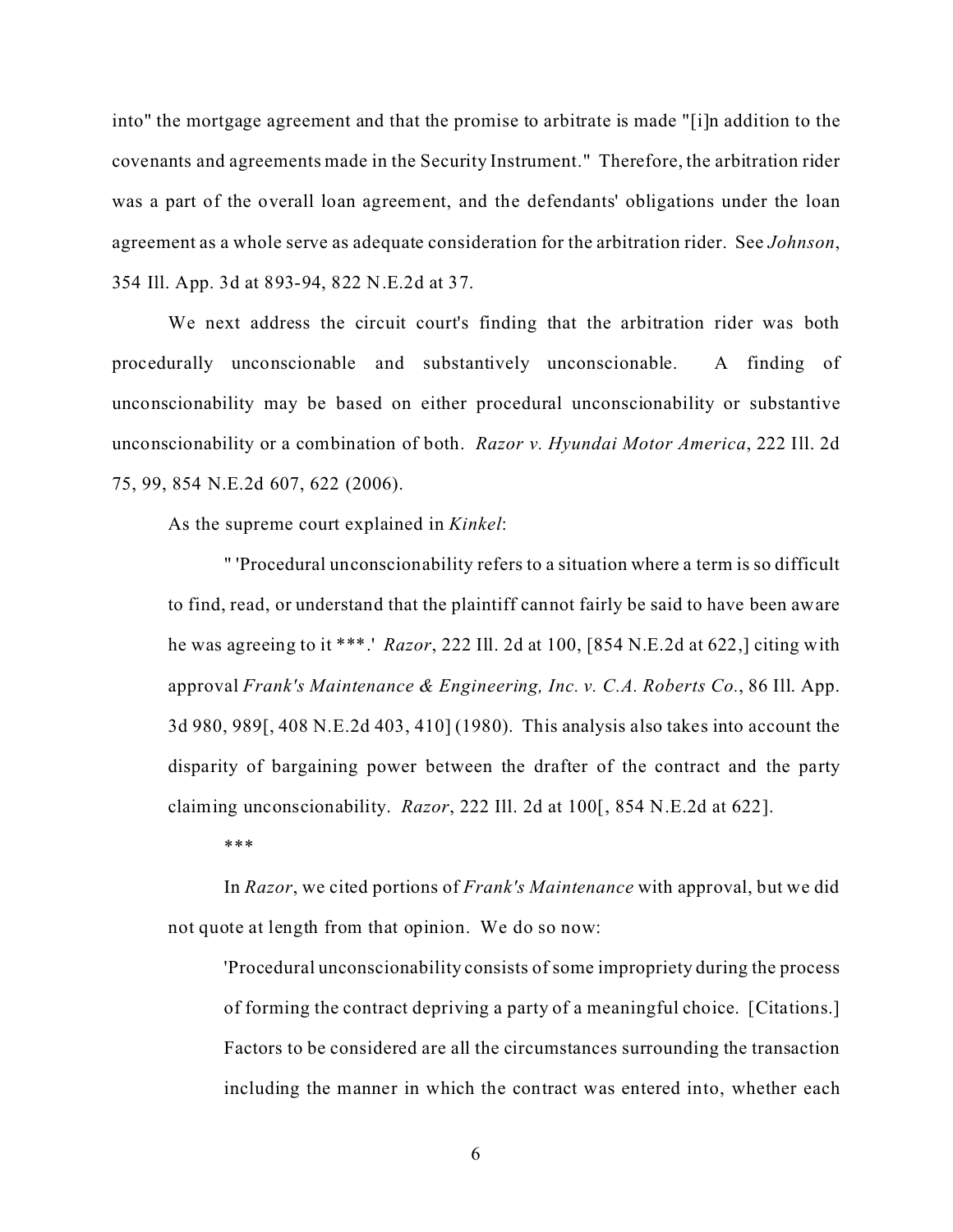party had a reasonable opportunity to understand the terms of the contract, and whether important terms were hidden in a maze of fine print; both the conspicuousness of the clause and the negotiations relating to it are important, albeit not conclusive factors in determining the issue of unconscionability. \*\*\*' *Frank's Maintenance*, 86 Ill. App. 3d at 989-90[, 408 N.E.2d at 410]." *Kinkel*, 223 Ill. 2d at 22-24, 857 N.E.2d at 264-65.

Here, the arbitration rider is not " 'hidden in a maze of fine print' " (*Kinkel*, 223 Ill. 2d at 23, 857 N.E.2d at 264 (quoting *Frank's Maintenance & Engineering, Inc.*, 86 Ill. App. 3d at 990, 408 N.E.2d at 410)) and is not " 'so difficult to find, read, or understand that the plaintiff cannot fairly be said to have been aware he was agreeing to it' " (*Kinkel*, 223 Ill. 2d at 22, 857 N.E.2d at 264 (quoting *Razor*, 222 Ill. 2d at 100, 854 N.E.2d at 622 (citing *Frank's Maintenance & Engineering, Inc.*, 86 Ill. App. 3d at 989, 408 N.E.2d at 410))). Instead, the arbitration rider is a separate document, which is prominently titled "**ARBITRATION RIDER**" (in bold typeface in all-capital letters). In addition, the arbitration rider was signed by the plaintiff and conspicuously notified her (in bold typeface in all-capital letters) as follows:

# "**NOTICE: BY SIGNING THIS ARBITRATION RIDER YOU ARE AGREEING TO HAVE ANY DISPUTE ARISING OUT [OF] THE MATTERS DESCRIBED IN THE ARBITRATION[-]OF[-]DISPUTES SECTION ABOVE DECIDED EXCLUSIVELY BY ARBITRATION, AND YOU ARE GIVING UP ANY RIGHTS YOU MIGHT HAVE TO LITIGATE DISPUTES IN A COURT OR JURY TRIAL**."

In *Kinkel*, the court discussed contracts of adhesion as follows:

"The Cingular service agreement is a contract of adhesion. The terms, including the arbitration clause and the class action waiver therein, are nonnegotiable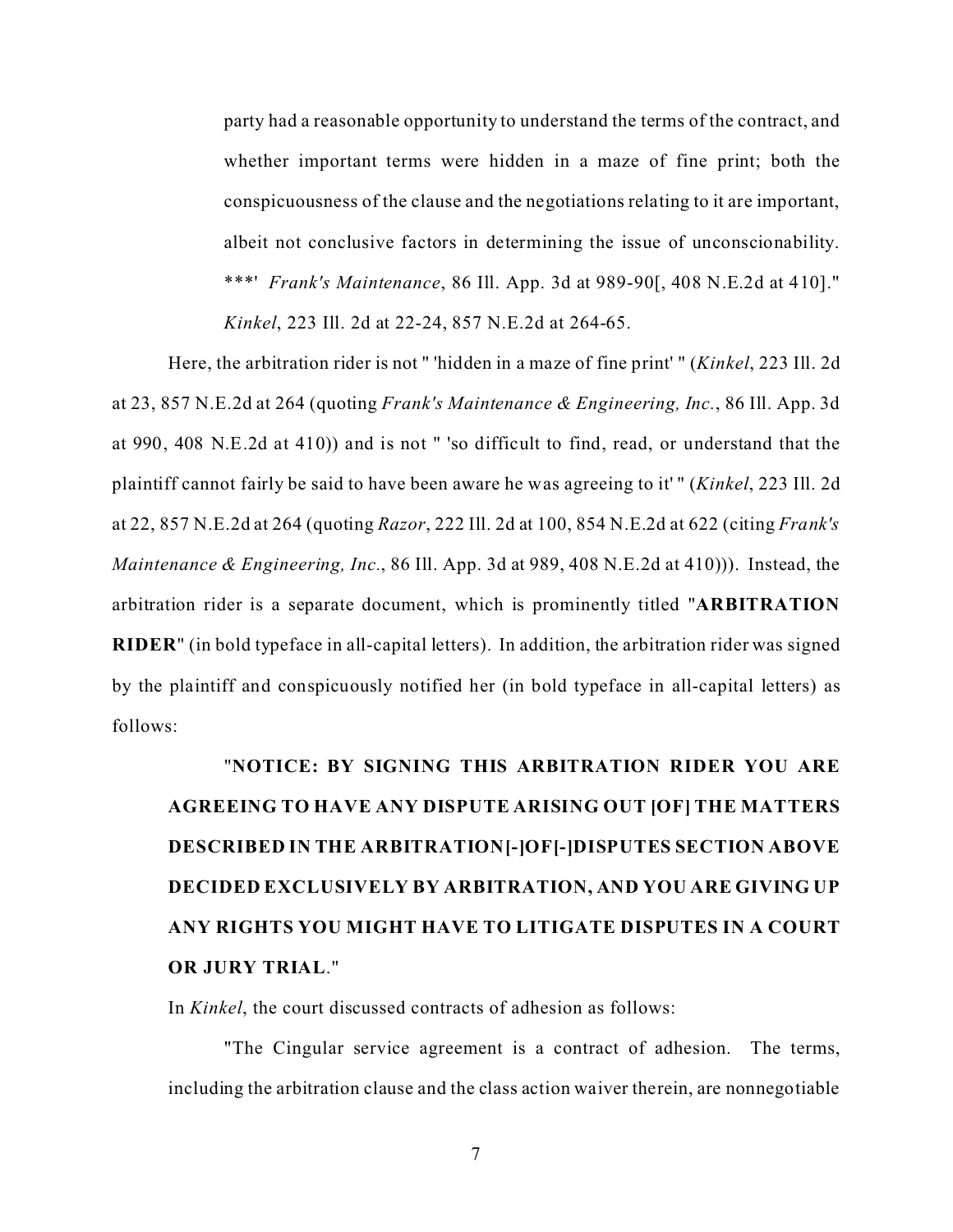and presented in fine print in language that the average consumer might not fully understand. Such contracts, however, are a fact of modern life. Consumers routinely sign such agreements to obtain credit cards, rental cars, land and cellular telephone service, home furnishings and appliances, loans, and other products and services. It cannot reasonably be said that all such contracts are so procedurally unconscionable as to be unenforceable." *Kinkel*, 223 Ill. 2d at 26, 857 N.E.2d at 266.

Moreover, in the present case, although there was unequal bargaining power between the contracting parties and the arbitration rider was a part of a form contract drafted by the defendants, unlike in *Kinkel*, the arbitration rider was not a contract of adhesion offered to the plaintiff on a take-it-or-leave-it basis. See *Kinkel*, 223 Ill. 2d at 26, 857 N.E.2d at 266. Instead, paragraph 8 of the arbitration rider specifically states (in bold typeface in all-capital letters) as follows:

# "**THIS IS A VOLUNTARY ARBITRATION AGREEMENT. IF YOU DECLINE TO SIGN THIS ARBITRATION AGREEMENT, LENDER WILL NOT REFUSE TO COMPLETE THE LOAN TRANSACTION BECAUSE OF YOUR DECISION**."

The plaintiff was aware of the arbitration rider and was not required to agree to arbitration to obtain the loan at issue.

The plaintiff also argues that the arbitration rider is procedurally unconscionable because it does not notify her of the cost of arbitration. The arbitration rider provides, in pertinent part, as follows:

"This arbitration agreement \*\*\* shall be governed by the Federal Arbitration Act (9 U.S.C. §§1-4) and the Code of Procedure of the National Arbitration Forum as in effect at the date of this agreement. Copies of rules and forms can be obtained and any claims can be filed at any National Arbitration Forum office, *www.arb-*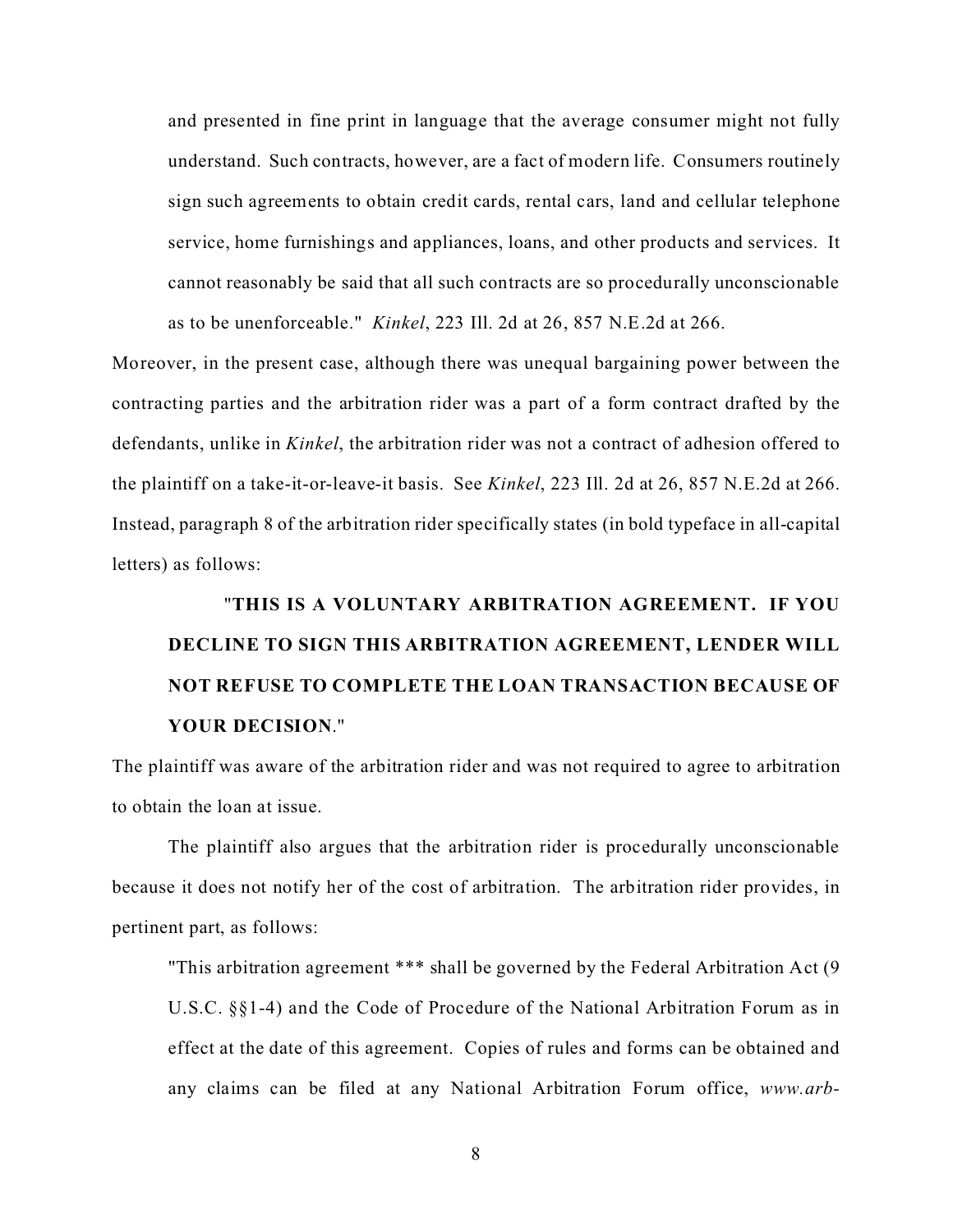*forum.com*, or at P.O. Box 50191, Minneapolis, MN 55405."

In *Kinkel*, the court addressed a similar situation as follows:

"We conclude that there is a degree of procedural unconscionability in the service agreement signed by plaintiff because it did not inform her that she would have to pay anything at all towards the cost of arbitration. She was merely informed that 'fee information' was available 'upon request.' This lack of information regarding the cost of arbitration is an 'additional fact particular to this case [which] tips the balance in plaintiff's favor' [citation], on the question of procedural unconscionability of the contract of which the class action waiver is a part. We do not find this degree of procedural unconscionability to be sufficient to render the class action waiver unenforceable, but it is a factor to be considered in combination with our findings on the question of substantive unconscionability." *Kinkel*, 223 Ill. 2d at 27, 857 N.E.2d at 266.

Similarly, in the present case, the lack of information regarding the cost of arbitration, standing alone, is insufficient to render the arbitration provision procedurally unconscionable, but it is a factor to be considered in combination with our findings on the question of substantive unconscionability. See *Kinkel*, 223 Ill. 2d at 27, 857 N.E.2d at 266.

We turn then to the issue of substantive unconscionability. In *Kinkel*, the court adopted the following definition of "substantive unconscionability":

" 'Substantive unconscionability concerns the actual terms of the contract and examines the relative fairness of the obligations assumed. [Citation.] Indicative of substantive unconscionability are contract terms so one-sided as to oppress or unfairly surprise an innocent party, an overall imbalance in the obligations and rights imposed by the bargain, and significant cost-price disparity.' [Citation.]" *Kinkel*, 223 Ill. 2d at 28, 31, 857 N.E.2d at 267, 269.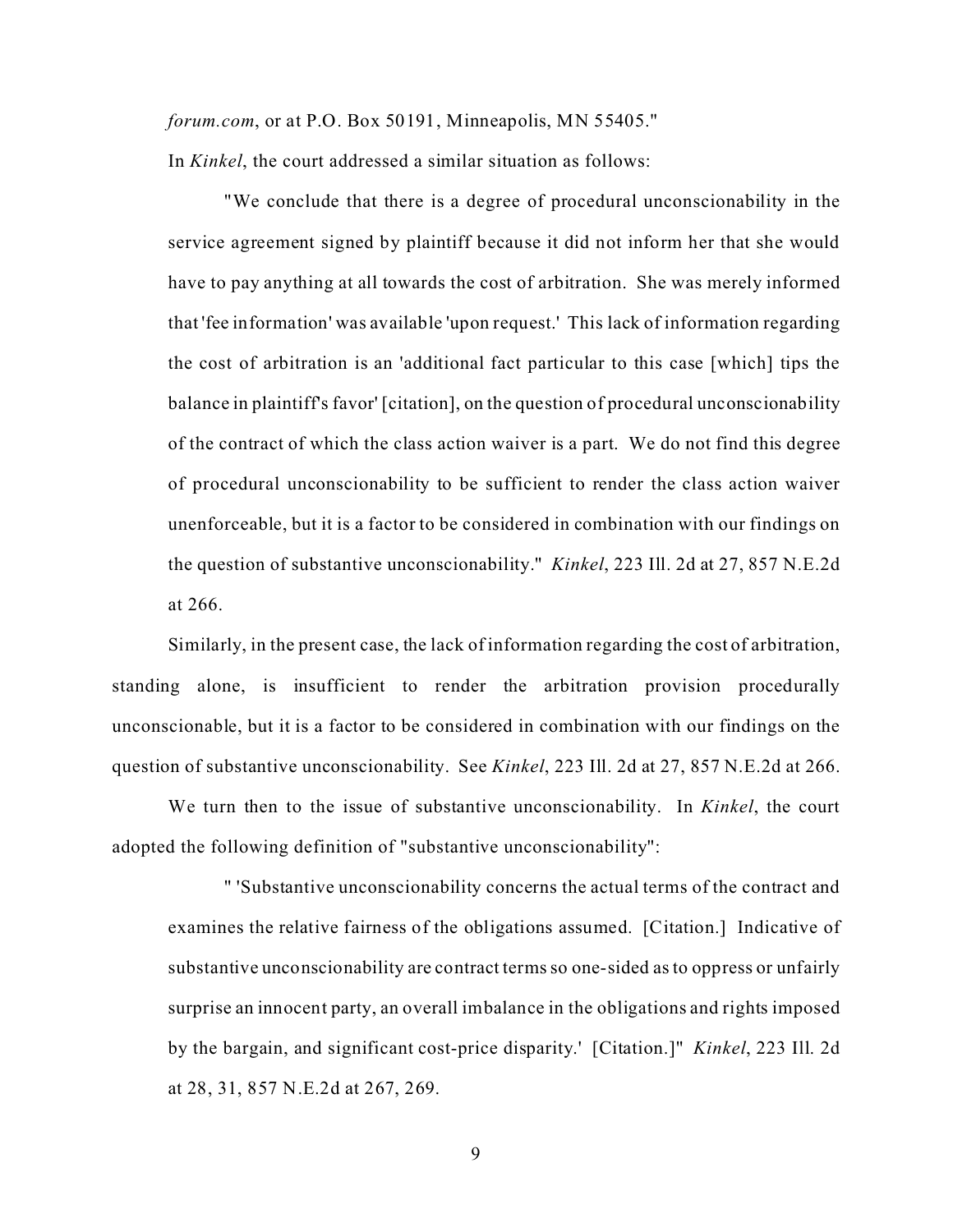As discussed above, the arbitration rider in the present case is mutually enforceable by both parties, notwithstanding the exclusion-from-arbitration provision, because that provision provides, "Should Borrower appear in and contest any judicial proceeding initiated by Lender under this Exclusion, \*\*\* then upon request of Borrower such judicial proceedings shall be stayed or dismissed, and the matter shall proceed to arbitration \*\*\*." Thus, the plaintiff may require the defendants to submit all of their claims to arbitration, and there is no imbalance of obligations or rights among the parties that would render the arbitration rider substantively unconscionable.

The plaintiff also argues that the arbitration rider is cost-prohibitive and, thus, substantively unconscionable. The arbitration rider in the present case contains a class action waiver, which provides, "All disputes subject to arbitration under this agreement shall be arbitrated individually[] and shall not be subjected to being joined or combined in any proceeding with any claims of any persons or class of persons other than Borrower or Lender." As the supreme court has made clear, class action waivers are not *per se* unconscionable in the State of Illinois. See *Kinkel*, 223 Ill. 2d at 48, 857 N.E.2d at 278 ("We do not hold that class action waivers are *per se* unconscionable. It is not unconscionable or even unethical for a business to attempt to limit its exposure to class arbitration or litigation, but to prefer to resolve the claims of customers or clients individually"). "[T]he enforceability of a class action waiver, whether or not the contract provides for mandatory arbitration, must be determined on a case-by-case basis, considering the totality of the circumstances." *Kinkel*, 223 Ill. 2d at 42, 857 N.E.2d at 275. "Relevant circumstances include the fairness and balance of the contract terms, the presence of unfair surprise, and the cost of vindicating the claim relative to the amount of damages that might be awarded under the dispute resolution provisions of the contract." *Kinkel*, 223 Ill. 2d at 42-43, 857 N.E.2d at 275.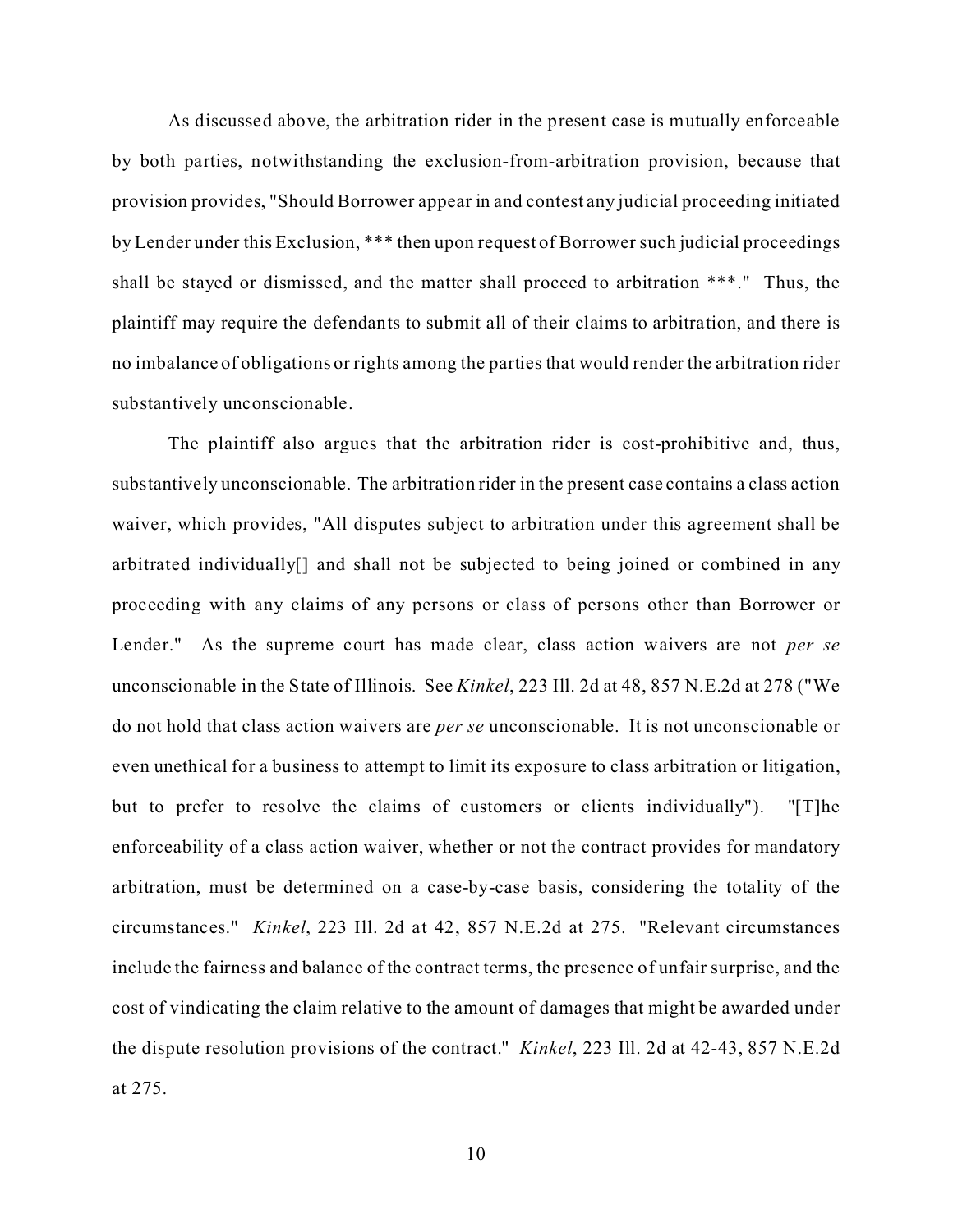In *Kinkel*, the court found that, under the circumstances of that case, the class action waiver was unconscionable and unenforceable. *Kinkel*, 223 Ill. 2d at 42, 857 N.E.2d at 274. Those circumstances included a contract of adhesion that required the customer to arbitrate all claims but did not reveal the cost of arbitration and contained a liquidated damages clause, which allegedly operated as an illegal penalty. *Kinkel*, 223 Ill. 2d at 42, 857 N.E.2d at 274- 75. In holding that the class waiver provision was substantively unconscionable, the *Kinkel* court reasoned that even if the plaintiff had prevailed at arbitration and was awarded everything she could possibly recover–the return of her \$150–it was an "absolute certainty" that she would not be made whole. *Kinkel*, 223 Ill. 2d at 30, 857 N.E.2d at 268. The decision in *Kinkel* turned on the context and language of the agreement before the court: without the ability to bring a class claim, the cost to vindicate the plaintiff's \$150 claim would have been the cost of arbitration (\$125 in that case) plus her attorney fees. *Kinkel*, 223 Ill. 2d at 29-30, 857 N.E.2d at 268.

Following *Kinkel*, we find that the prohibition on the class treatment of small consumer claims substantively unconscionable under the circumstances presented here. In addressing the "cost-disparity" aspect of substantive unconscionability, the supreme court in *Kinkel* explained that we must consider whether "the cost of vindicating the claim is so high that the plaintiff's only reasonable, cost-effective means of obtaining a complete remedy is as either the representative or a member of a class." *Kinkel*, 223 Ill. 2d at 42, 857 N.E.2d at 275. In making this determination, we consider the cost of bringing the claim individually compared with the damages sought. *Kinkel*, 223 Ill. 2d at 29-30, 857 N.E.2d at 268. We must consider the nature of the claim asserted. *Kinkel*, 223 Ill. 2d at 29, 36, 857 N.E.2d at 267, 271-72. Where, as here, the claim is one brought under the Consumer Fraud and Deceptive Business Practices Act (Consumer Fraud Act) (815 ILCS 505/1 *et seq.* (West 2006)), the average consumer will not be able to successfully arbitrate or litigate a claim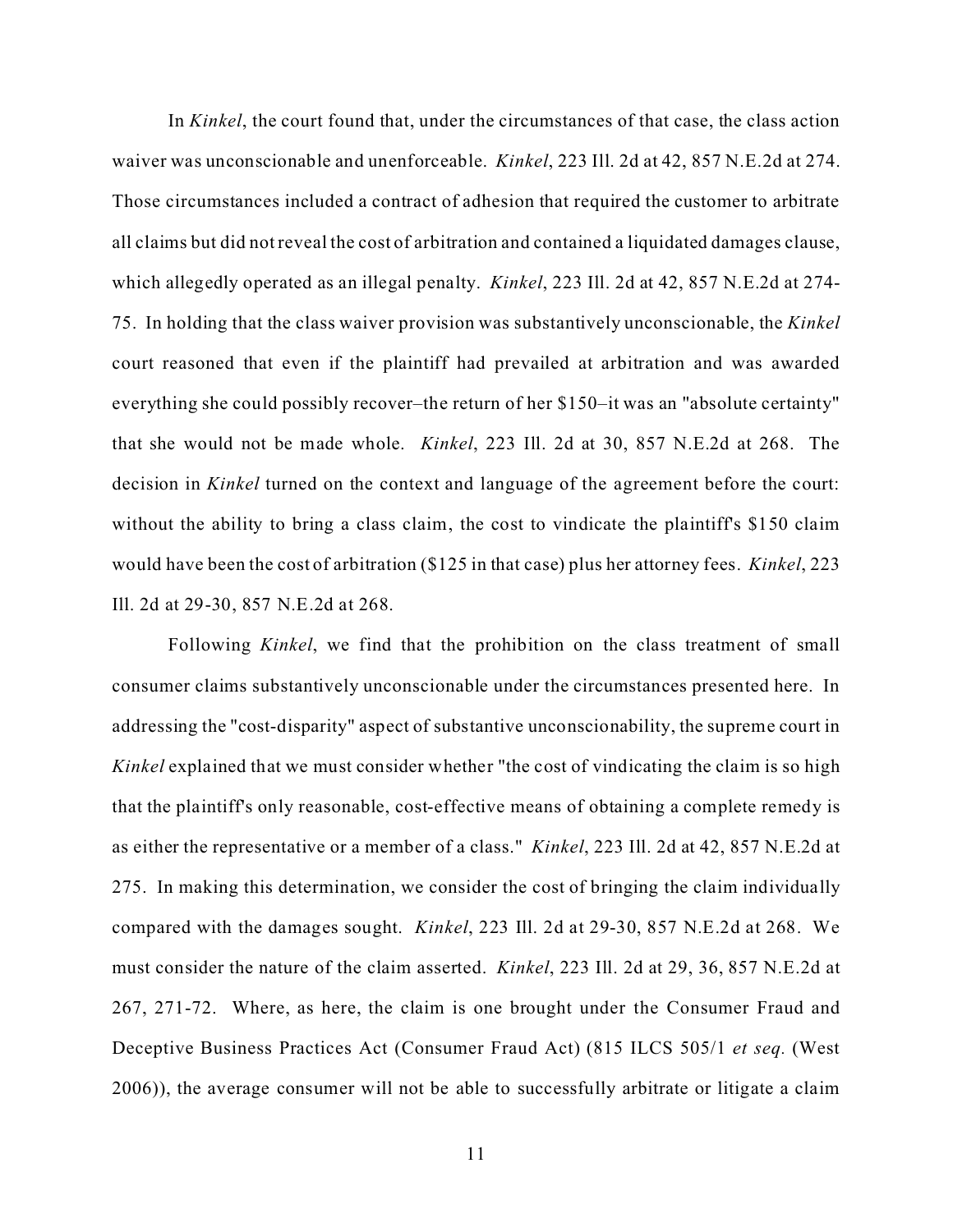without the assistance of an attorney. Thus, we must consider both the arbitration fees and the attorney fees. *Kinkel*, 223 Ill. 2d at 29-30, 857 N.E.2d at 268.

The plaintiff in this case has alleged that the defendants charged her \$50 for a service that actually cost \$4. This amounts to a \$46 claim. As the defendants point out, however, the plaintiff's trial attorney filed an affidavit pursuant to Supreme Court Rule 222(b) (210 Ill. 2d R. 222(b)) in which he stated that the total damages sought by each class member were in excess of \$50,000 but less than \$75,000. When asked about this apparent discrepancy at oral arguments, the plaintiff's appellate attorney explained that she intended to seek punitive damages. The defendants argue that, because nothing in the contract or the rules of the National Arbitration Forum prohibits an arbitrator from awarding attorney fees or punitive damages, individual arbitration provides an adequate, cost-effective means of vindicating her claim.

We do not find this argument persuasive. Although the contract does not prohibit an award of punitive damages, there is certainly no guarantee that, assuming the plaintiff prevails on her claim for \$46, she will recover punitive damages. Moreover, the amount of punitive damages that can be awarded is limited to an extent by the amount of actual damages proven. See *State Farm Mutual Automobile Insurance Co. v. Campbell*, 538 U.S. 408, 425, 155 L. Ed. 2d 585, 605-06, 123 S. Ct. 1513, 1524 (2003) (explaining that "few awards exceeding a single-digit ratio between punitive and compensatory damages, to a significant degree, will satisfy due process").

Further, as in *Kinkel*, the class action waiver here is contained in a contract that contains a mandatory arbitration provision but does not reveal the cost of arbitration to the claimant. *Kinkel*, 223 Ill. 2d at 28-29, 857 N.E.2d at 267. Under the National Arbitration Forum fee schedule, the filing fee for a claim between \$50,001 and \$74,999, like the plaintiff's herein, is \$240. The filing fee for a claim less than \$2,500, which is a closer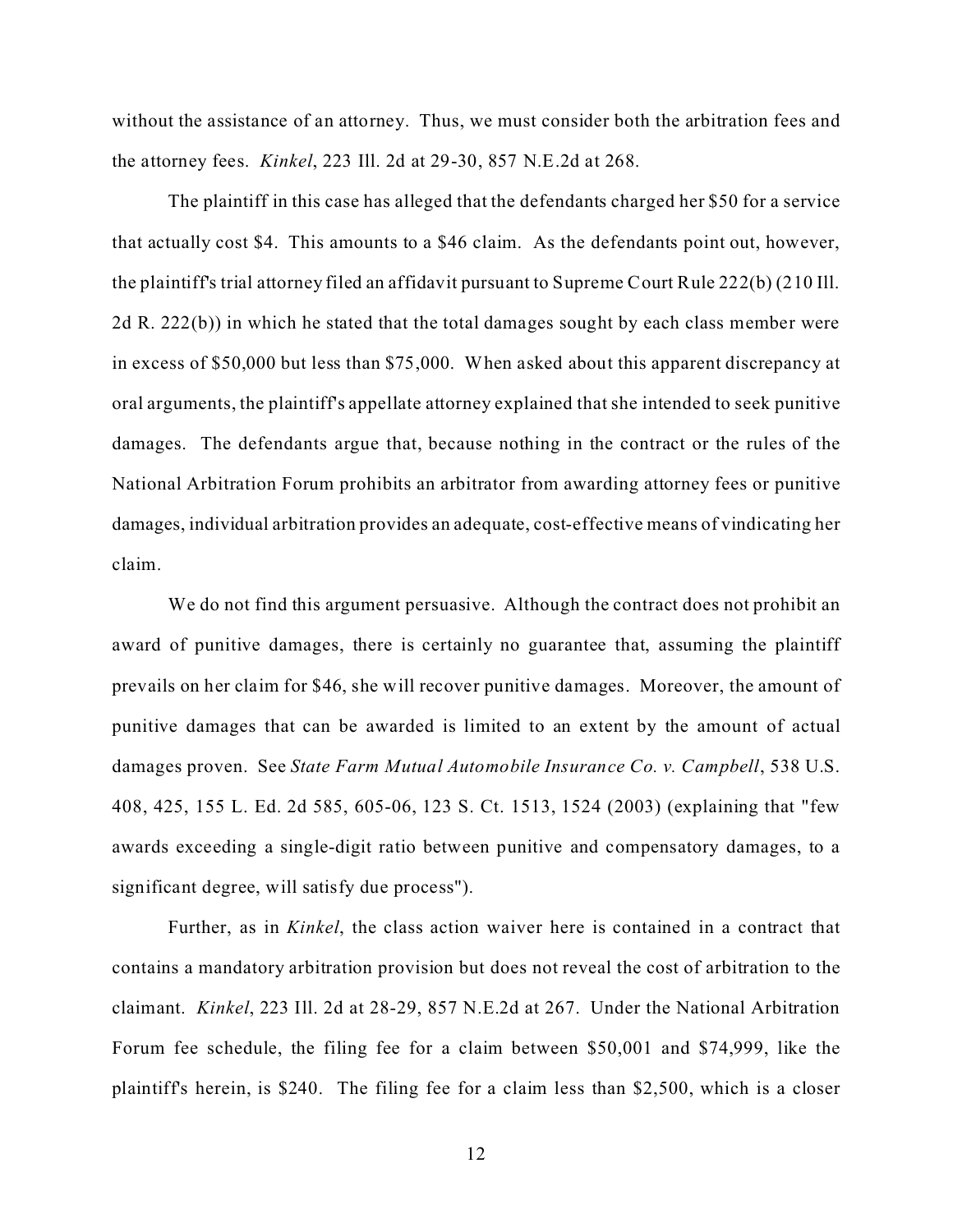estimate to the plaintiff's potential recovery, is \$25. $3$  Add to either amount the attorney fees and the cost of obtaining necessary evidence and the cost of vindicating a claim is likely to exceed the potential recovery.

In addition, as the plaintiff argues, claims under the Consumer Fraud Act involve a significant investment of time and resources on the part of an attorney. Thus, without the ability to proceed as a class representative, the plaintiff may not be able to retain counsel, even assuming that the arbitrator would award her both punitive damages and attorney fees. Small consumer claims such as the plaintiff's are precisely the type of claim that class actions are designed to address. Also weighing in favor of a finding of substantive unconscionability is the nature of the injury alleged: the plaintiff alleges " 'a scheme to deliberately cheat large numbers of consumers out of individually small sums of money.' " *Kinkel*, 223 Ill. 2d at 36, 857 N.E.2d at 271-72 (quoting *Discover Bank v. Superior Court of Los Angeles*, 36 Cal. 4th 148, 163, 113 P.3d 1100, 1110, 30 Cal. Rptr. 3d 76, 87 (2005)). We therefore conclude that the class action prohibition clause is unconscionable.

"[W]here a portion of an arbitration clause is found to be unconscionable, Illinois's strong policy in favor of enforcing arbitration agreements is best served by severing the unconscionable provision and enforcing the remainder of the arbitration clause." *Wigginton v. Dell, Inc.*, 382 Ill. App. 3d 1189, 1198, 890 N.E.2d 541, 549 (2008). Here, the unenforceable prohibition on class arbitration provision is not "so closely connected" with the remainder of the contract that to enforce the valid provisions of the contract without it "would be tantamount to rewriting the [a]greement" (*Abbott-InterfastCorp. v. Harkabus*, 250 Ill. App. 3d 13, 21, 619 N.E.2d 1337, 1344 (1993)). The main goal of the arbitration clause is to choose an arbitral forum over a judicial forum. This goal can be met without the class

<sup>&</sup>lt;sup>3</sup>The National Arbitration Forum fee schedule in the record also indicates additional fees that could easily surmount the likely damages.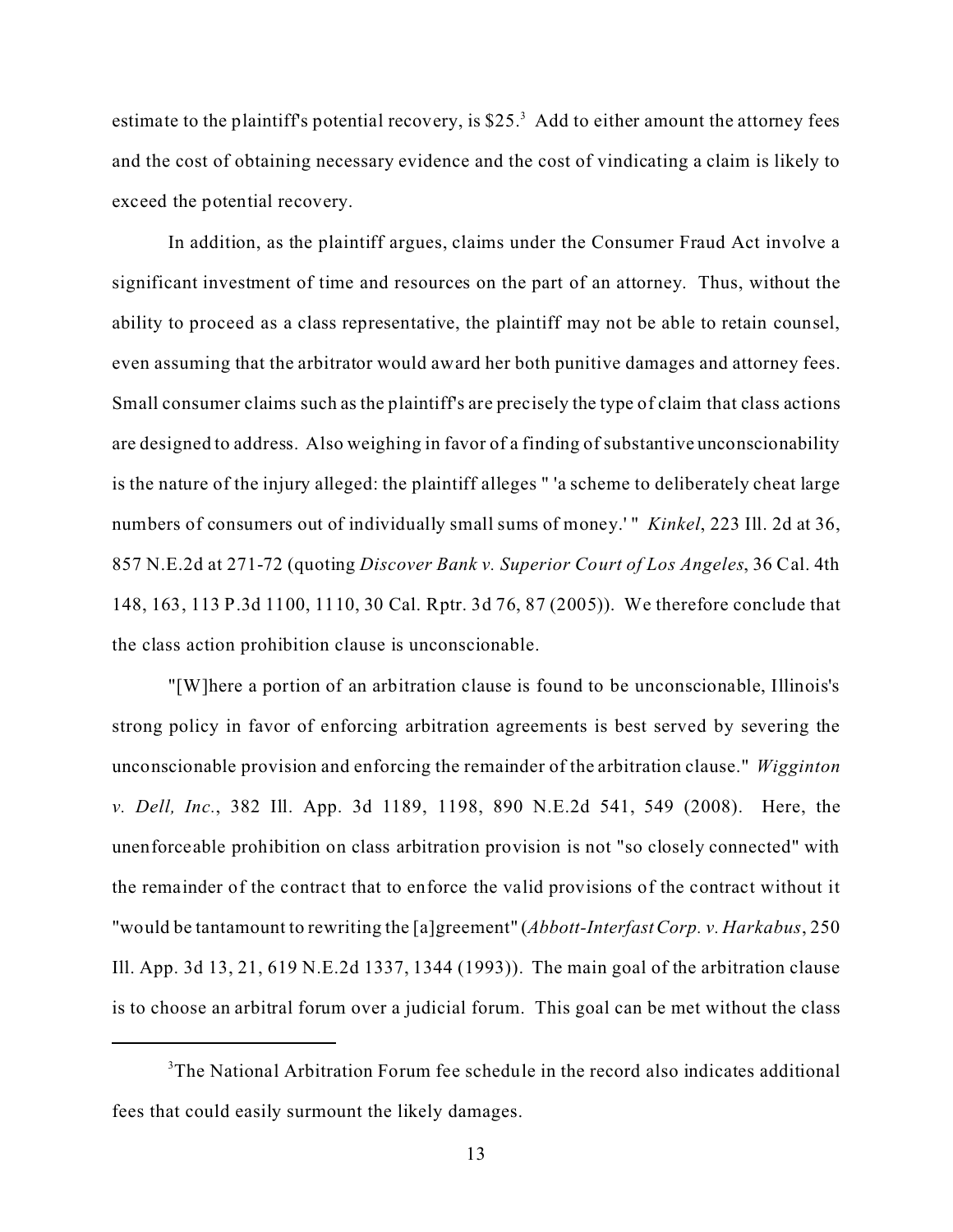arbitration waiver. See *Wigginton*, 382 Ill. App. 3d at 1198, 890 N.E.2d at 549. The prohibition on class arbitration can be severed from the remainder of the arbitration clause so that the remainder of the clause can be enforced.

### **CONCLUSION**

For the foregoing reasons, we reverse the order of the circuit court of St. Clair County denying the defendants' motion to compel arbitration and stay proceedings, and we remand the cause with directions to the circuit court to sever the prohibition-on-class-action provision but to enforce the remainder of the arbitration clause.

Reversed; cause remanded with directions.

WELCH and CHAPMAN, JJ., concur.